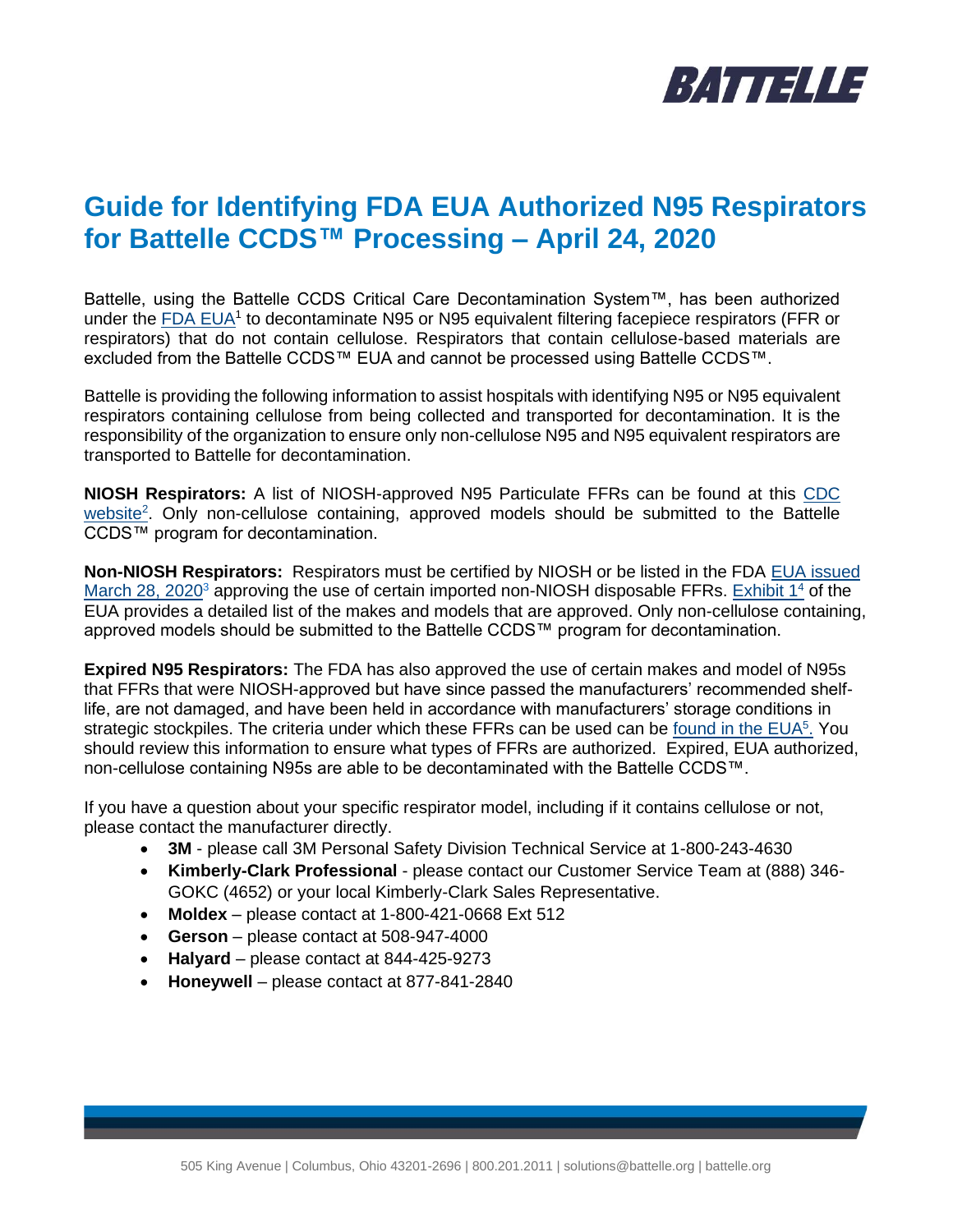Below are tables containing common N95 respirator manufacturers and product models. Included is information if the model is known to contain cellulose and if it is able to be processed using the Battelle CCDS™ process. *This list is not exhaustive. If you have questions about a different respirator type, please call the manufacturer directly to understand if the respirator contains cellulose.*

| <b>Manufacturer</b> | <b>Model</b>                                                                                   | Known to<br>contain<br>cellulose <sup>6</sup> | <b>Battelle</b><br>CCDS™<br>processable<br>(Yes / No) |
|---------------------|------------------------------------------------------------------------------------------------|-----------------------------------------------|-------------------------------------------------------|
| 3M                  | Health Care Particulate Respirator and Surgical<br>Mask 1860 and 1860S, N95                    | <b>NO</b>                                     | <b>YES</b>                                            |
| 3M                  | Aura™ Health Care Particulate Respirator and<br>Surgical Mask 1870+, N95                       | <b>NO</b>                                     | <b>YES</b>                                            |
| 3M                  | Particulate Respirator 8110S, N95                                                              | <b>NO</b>                                     | <b>YES</b>                                            |
| 3M                  | Particulate Respirator 8210, N95                                                               | <b>NO</b>                                     | <b>YES</b>                                            |
| 3M                  | Particulate Respirator 8210Plus, N95                                                           | <b>NO</b>                                     | <b>YES</b>                                            |
| 3M                  | Particulate Respirator 8210V, N95                                                              | <b>NO</b>                                     | <b>YES</b>                                            |
| 3M                  | Particulate Respirator 8211, N95                                                               | <b>NO</b>                                     | <b>YES</b>                                            |
| 3M                  | Particulate Respirator 8511, N95                                                               | <b>NO</b>                                     | <b>YES</b>                                            |
| 3M                  | Particulate Welding Respirator, N95,<br>8515/07189(AAD)                                        | <b>NO</b>                                     | <b>YES</b>                                            |
| 3M                  | Particulate Respirator 8516, N95, with Nuisance<br>Level Acid Gas Relief                       | <b>NO</b>                                     | <b>YES</b>                                            |
| 3M                  | Aura™ Particulate Respirator N95, 9210+/37192                                                  | <b>NO</b>                                     | <b>YES</b>                                            |
| 3M                  | Aura™ Particulate Respirator, N95, 9211+/37193<br>(AAD)                                        | <b>NO</b>                                     | <b>YES</b>                                            |
| 3M                  | VFlex <sup>™</sup> Healthcare Particulate Respirator and<br>Surgical Mask 1804 and 1804S, N95  | <b>YES</b>                                    | <b>NO</b>                                             |
| 3M                  | VFlex <sup>™</sup> Health Care Particulate Respirator and<br>Surgical Mask 1805 and 1805S, N95 | <b>YES</b>                                    | <b>NO</b>                                             |
| 3M                  | Particulate Respirator, N95, 8200/07023(AAD)                                                   | <b>YES</b>                                    | <b>NO</b>                                             |
| 3M                  | Particulate Welding Respirator 8212 with Face<br>seal, N95                                     | <b>YES</b>                                    | <b>NO</b>                                             |
| 3M                  | Particulate Respirator 8214 with Faceseal and<br>Nuisance Level Organic Vapor Relief, N95      | <b>YES</b>                                    | <b>NO</b>                                             |
| 3M                  | Particulate Welding Respirator 8512, N95                                                       | <b>YES</b>                                    | <b>NO</b>                                             |
| 3M                  | Particulate Respirator 8514, with Nuisance Level<br>Organic Vapor Relief, N95                  | <b>YES</b>                                    | <b>NO</b>                                             |
| 3M                  | Particulate Respirator 9010, N95                                                               | <b>YES</b>                                    | <b>NO</b>                                             |
| 3M                  | VFlex <sup>™</sup> Particulate Respirator 9105 and 9105S,<br>N95                               | <b>YES</b>                                    | <b>NO</b>                                             |

#### Select 3M N95 models, cellulose inclusion, and processability using Battelle CCDS™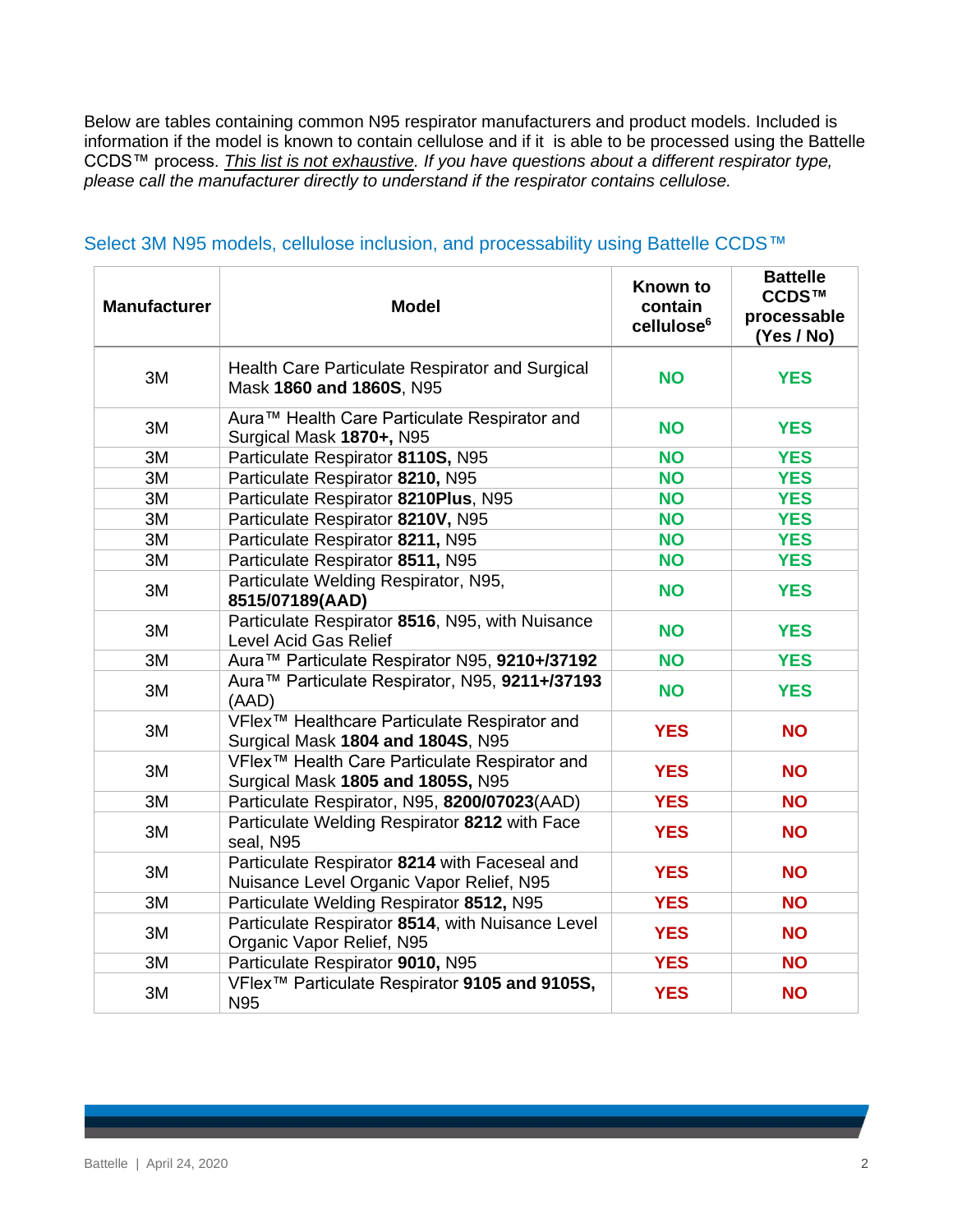Select Kimberly-Clark N95 models, cellulose inclusion, and processability using Battelle CCDS™

| <b>Manufacturer</b> | <b>Model</b> | Known to<br>contain<br>cellulose <sup>7</sup> | <b>Battelle</b><br>CCDS™<br>Processable<br>(Yes / No) |
|---------------------|--------------|-----------------------------------------------|-------------------------------------------------------|
| Kimberly-Clark      | N95, 46727   | <b>NO</b>                                     | <b>YES</b>                                            |
| Kimberly-Clark      | N95, 46767   | <b>NO</b>                                     | <b>YES</b>                                            |
| Kimberly-Clark      | N95, 46867   | <b>NO</b>                                     | <b>YES</b>                                            |
| Kimberly-Clark      | N95, 62126   | <b>NO</b>                                     | <b>YES</b>                                            |
| Kimberly-Clark      | N95, 62355   | <b>NO</b>                                     | <b>YES</b>                                            |

### Select Moldex N95 models, cellulose inclusion, and processability using Battelle CCDS™

| <b>Manufacturer</b> | Model     | Known to<br>contain<br>cellulose <sup>8</sup> | <b>Battelle</b><br>CCDS™<br><b>Processable</b><br>(Yes / No) |
|---------------------|-----------|-----------------------------------------------|--------------------------------------------------------------|
| Moldex              | N95, 1512 | <b>NO</b>                                     | <b>YES</b>                                                   |
| Moldex              | N95, 2200 | <b>NO</b>                                     | <b>YES</b>                                                   |

# Select Honeywell N95 models, cellulose inclusion, and processability using Battelle CCDS™

| <b>Manufacturer</b> | Model      | Known to<br>contain<br>cellulose <sup>8</sup> | <b>Battelle</b><br>CCDS™<br>Processable<br>(Yes / No) |
|---------------------|------------|-----------------------------------------------|-------------------------------------------------------|
| Honeywell           | N95, N1105 | <b>NO</b>                                     | <b>YES</b>                                            |
| Honeywell           | N95, N1125 | <b>NO</b>                                     | <b>YES</b>                                            |
| Honeywell           | N95, NBW95 | <b>NO</b>                                     | <b>YES</b>                                            |

# Select ProTech N95 models, cellulose inclusion, and processability using Battelle CCDS™

| <b>Manufacturer</b> | Model         | Known to<br>contain<br>cellulose <sup>8</sup> | <b>Battelle</b><br>CCDS™<br>Processable<br>(Yes / No) |
|---------------------|---------------|-----------------------------------------------|-------------------------------------------------------|
| ProTech             | N95, NON27501 | <b>YES</b>                                    | <b>NO</b>                                             |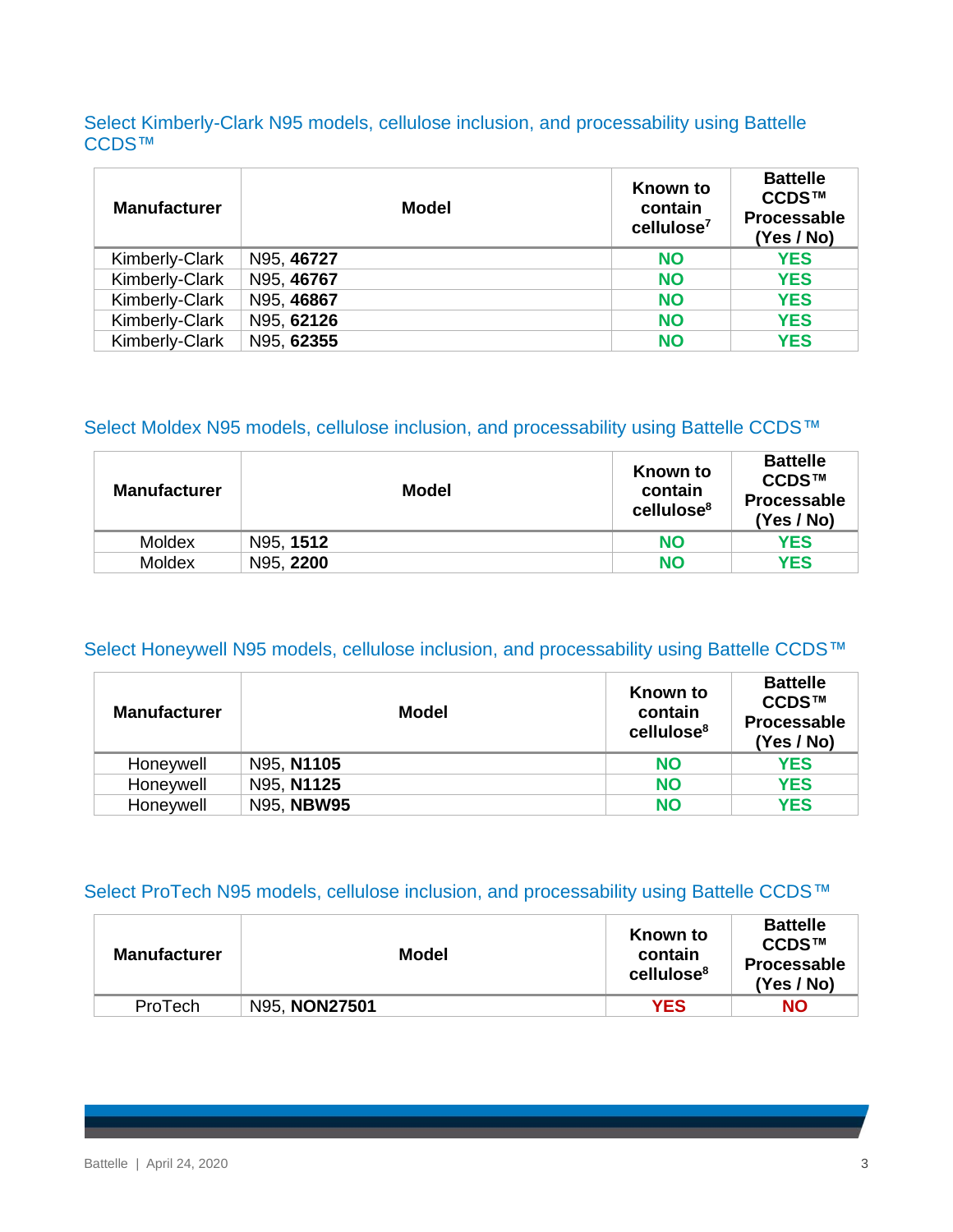## **References**

<sup>1</sup> FDA Emergency Use Authorization for Battelle CCDS Critical Care Decontamination System™ Dated March 29, 2020 [https://battelle-cms.ae-admin.com/docs/default-source/commercial-offerings/industry](https://battelle-cms.ae-admin.com/docs/default-source/commercial-offerings/industry-solutions/battelle-eua.pdf?sfvrsn=646b94e_2)[solutions/battelle-eua.pdf?sfvrsn=646b94e\\_2](https://battelle-cms.ae-admin.com/docs/default-source/commercial-offerings/industry-solutions/battelle-eua.pdf?sfvrsn=646b94e_2)

<sup>2</sup> CDC list of NIOSH-Approved Particulate Filtering Facepiece Respirators [https://www.cdc.gov/niosh/npptl/topics/respirators/disp\\_part/N95list1.html](https://www.cdc.gov/niosh/npptl/topics/respirators/disp_part/N95list1.html)

<sup>3</sup> FDA Emergency Use Authority (EUA) for Non-NIOSH-Approved Disposable Filtering Facepiece Respirators; Dated March 28, 2020<https://www.fda.gov/media/136403/download>

<sup>4</sup> FDA EUA Non-NIOSH-Approved Disposable Filtering Facepiece Respirators; Exhibit 1: Authorized Respirators Updated: April 14, 2020<https://www.fda.gov/media/136731/download>

<sup>5</sup> FDA Emergency Use Authority (EUA) for Approved Expired Respirators <https://www.fda.gov/media/135763/download>

 $^6$  3M letter to Battelle dated March 31, 2020 Re: Response to Request for information on Products (attached to this document)

 $7$  Kimberly-Clark letter to Battelle dated April 9.2020 Re: Mask Composition (attached to this document)

<sup>8</sup> Assumed to not contain cellulose based on N95 Respirator characterization at Battelle. Materials of construction did not appear to contain cellulose during materials analysis of limited quantity respirator samples.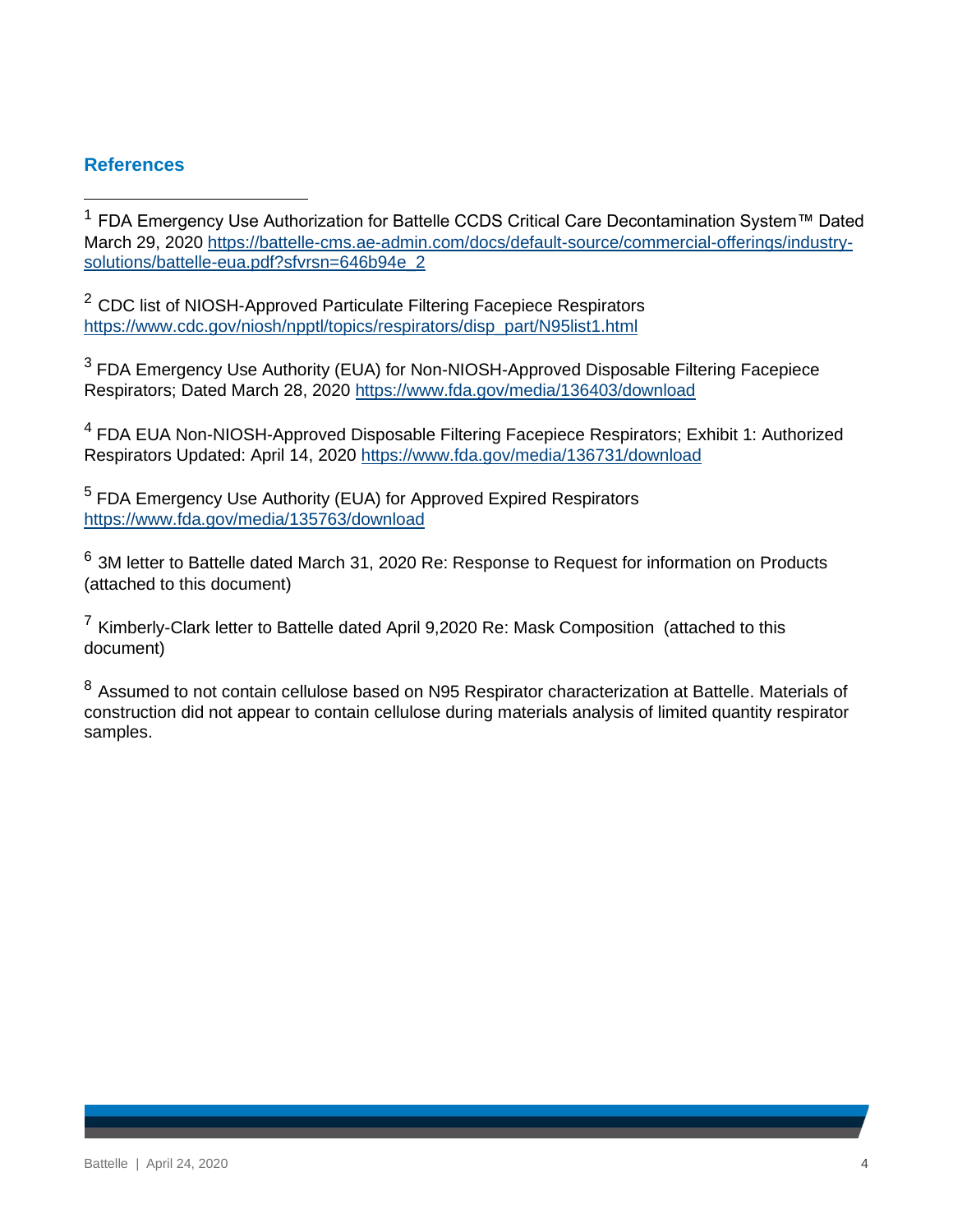

31 March 2020

Re: Response to Request for Information on Products

Dear Valued 3M Customer,

**3M™ VFlex™ Healthcare Particulate Respirator and Surgical Mask 1804, N95 3M™ VFlex™ Healthcare Particulate Respirator and Surgical Mask 1804S, N95, Small 3M™ VFlex™ Health Care Particulate Respirator and Surgical Mask 1805, N95 3M™ VFlex™ Health Care Particulate Respirator and Surgical Mask 1805S, N95, Small 3M™ Particulate Respirator 8200/07023(AAD), N95 3M™ Particulate Welding Respirator 8212, N95 with Faceseal 3M™ Particulate Respirator 8214, N95, with Faceseal and Nuisance Level Organic Vapor Relief 3M™ Particulate Respirator 8233, N100 3M™ Particulate Respirator 8293, P100 3M™ Particulate Welding Respirator 8512, N95 3M™ Particulate Respirator 8514, N95, with Nuisance Level Organic Vapor Relief 3M™ Particulate Respirator 9010, N95 3M™ VFlex™ Particulate Respirator 9105, N95 3M™ VFlex™ Particulate Respirator 9105S, N95** 

On behalf of 3M Personal Safety Division, the following information applies to the products listed immediately above. The products listed immediately above *do contain cellulose*.

-------------------------------------------------------------------------------------------------------------------------------

**3M™ Health Care Particulate Respirator and Surgical Mask 1860, N95 3M™ Health Care Particulate Respirator and Surgical Mask 1860S, N95 3M™ Aura™ Health Care Particulate Respirator and Surgical Mask 1870+, N95 3M™ Particulate Respirator 8110S, N95 3M™ Particulate Respirator 8210, N95 3M™ Particulate Respirator 8210Plus, N95 3M™ Particulate Respirator 8210V, N95 3M™ Particulate Respirator 8211, N95 3M™ Particulate Respirator 8240, R95 3M™ Particulate Respirator 8246, R95, with Nuisance Level Acid Gas Relief 3M™ Particulate Respirator 8247, R95, with Nuisance Level Organic Vapor Relief 3M™ Particulate Respirator 8271, P95 3M™ Particulate Respirator 8511, N95 3M™ Particulate Welding Respirator 8515/07189(AAD), N95 3M™ Particulate Respirator 8516, N95, with Nuisance Level Acid Gas Relief 3M™ Particulate Respirator 8576, P95, with Nuisance Level Acid Gas Relief 3M™ Particulate Respirator 8577, P95, with Nuisance Level Organic Vapor Relief 3M™ Aura™ Particulate Respirator 9210+/37192, N95 3M™ Aura™ Particulate Respirator 9211+/37193(AAD), N95** 

On behalf of 3M Personal Safety Division, the following information applies to the products listed immediately above. The products listed immediately above have not been formulated to contain, and *do not knowingly contain cellulose*.

-------------------------------------------------------------------------------------------------------------------------------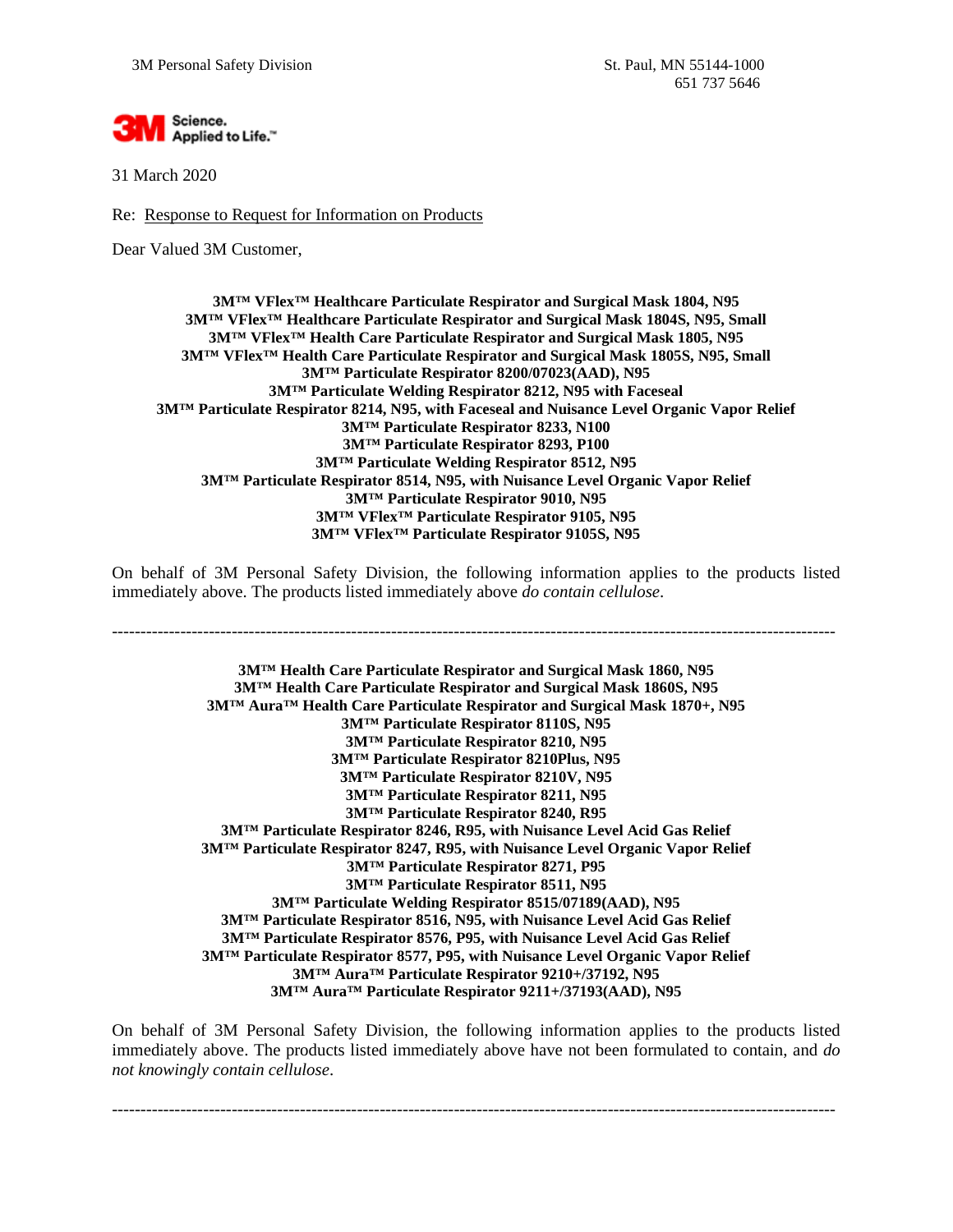The information provided in this letter related to material content represents 3M Personal Safety Division's knowledge and belief as of the date it is provided, which may be based in whole or in part on information provided by suppliers to 3M.

**In the event a 3M PSD product is proven not to conform with 3M's applicable product specifications or the information above, then, to the extent permitted by law, 3M's entire liability and customer's exclusive remedy, will be at 3M's option either: (i) repair or replacement of the non-conforming product with a conforming product; or (ii) refund of the purchase price paid by customer for each non-conforming product, within a reasonable time after written notification of said non-conformance and return of the affected product to 3M. 3M shall not under any circumstances be liable for direct, indirect, incidental, special, or consequential damages (including but not limited to loss of profits, revenue, or business) related to or arising out of this letter or the referenced product(s), including the use, misuse, or inability to use such product(s). Unless stated otherwise in a writing signed by 3M, the foregoing language cannot be waived, modified, or supplemented in any manner whatsoever.** 

I trust the above information is responsive to your request.

If you have any questions about the features or performance of this 3M product, please call 3M Personal Safety Division Technical Service at 1-800-243-4630. If you have questions related to health or safety, please contact me at 651-737-5646.

Regards,

twart Sexton

Science.<br>Explied to Life. **Stuart Sexton** | Product Steward 3M Personal Safety Div. - Regulatory Affairs 3M Center, 235-02-E-91 | Saint Paul, MN 55144 United States Office: 651 737 5646 ssexton@mmm.com | www.3M.com